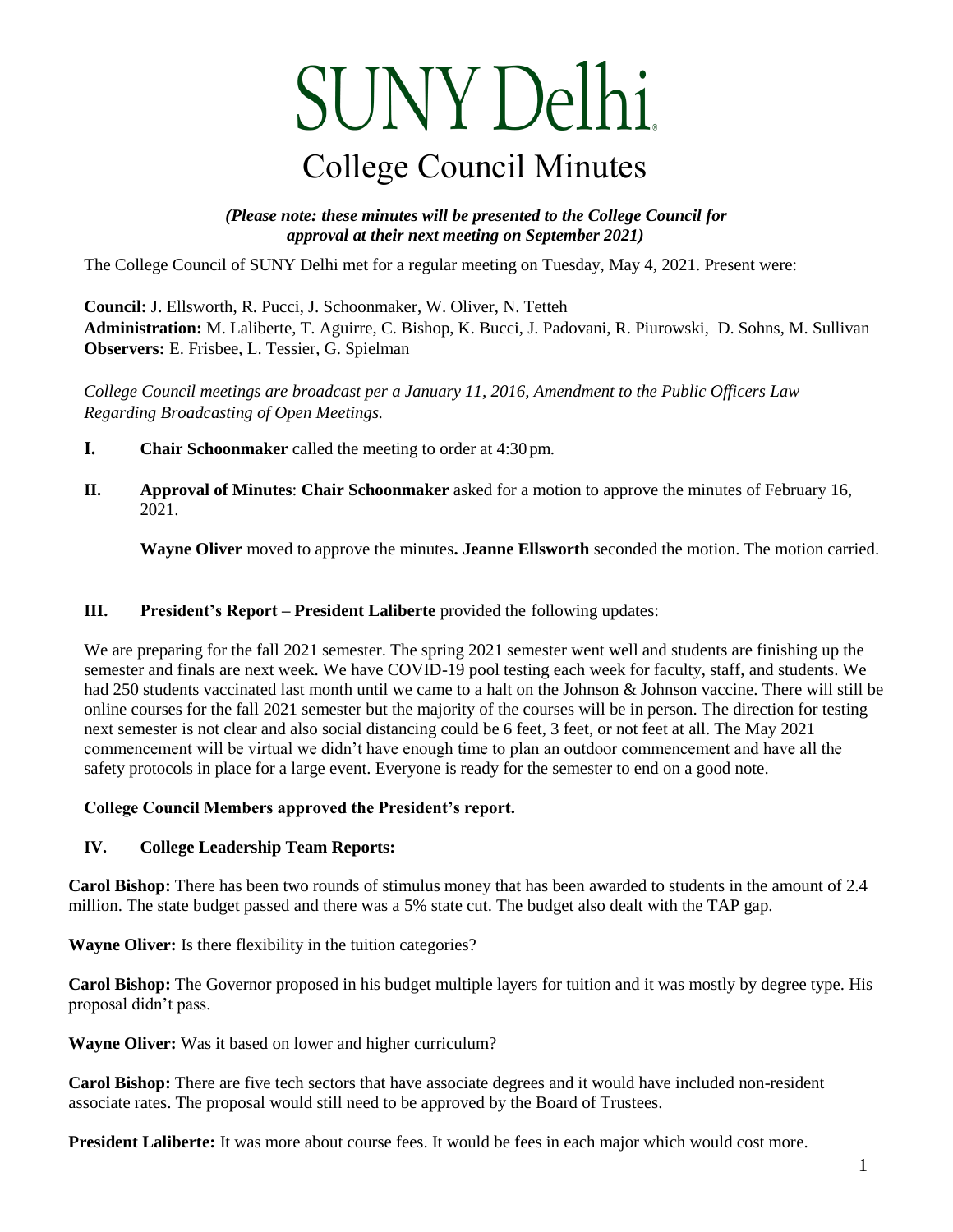**Wayne Oliver:** The example could be the nursing program. Would it be all colleges or just SUNY Delhi?

**President Laliberte:** It would involve all and the nursing programs would cost more across the board. In the classroom.

 groups for each standard have been working hard. There are 60 people committed to the process and are doing a great awards at the virtual Employee Appreciation Day on May 25, 2021. **Katie Bucci:** The institutional effectiveness has been working hard on the Middle States process. The formed work job. We are working on three ILO's for the fall 2021 semester and they include; responsibility, applied knowledge, and diversity. The academic programs and student life are looking forward to programming involving the three ILO's. It will also include inside and outside the classroom. Assessment will focus on the third year period 2021-2024 and it will involve all units on campus. There is a new syllabus template that focuses on learning outcomes and it was approved by Faculty Senate. Katie was sending a link regarding the library and telling your story through COVID-19 and she encouraged College Council Members to participate. The Center for Teaching and Learning will be presenting

**Wayne Oliver:** Do you have a benchmark moving forward with RAD?

**Katie Bucci:** We will assess it through the Resnick Achievement Center and also Residence Life. We will also map it through teaching and learning outcomes. Tomas Aguirre is the Chair of the Diversity Task Force and they have a great group working hard on diversity, equity, and inclusion. Diversity is also a new SUNY General Education.

 Farnsworth Hall should be finished by the fall of 2021. The students will be running the Bluestone restaurant by **Thomas Jordan:** We are currently working on a retention initiative. We have been analyzing the numbers provided by JoAnna Brosnan the Director of Institutional Research how we can better handle the retention numbers. I have been visiting various classrooms the past few weeks are our students are doing amazing things. The construction plan for August 30, 2021. September  $21^{st}$  through September  $27^{th}$  will be a soft opening. The regular hours of operation will begin October 1, 2021.

**Wayne Oliver:** Is Bluestone all set now for students and labs?

**Thomas Jordan:** We cannot begin until August 30, 2021 because there are going to be a few large gold events.

**Thomas Jordan:** It has been tough for students to be online when COVID-19 came. We have many students who are struggling with online courses. We are hoping that classes will be back on campus fall of 2021.

**Nii Tetteh:** It has been very encouraging to students because athletics has been competing this spring. The students are going to need support to go back to in person classes since they have been online. I think that students knew how important it was to keep everyone safe.

**Wayne Oliver:** Is SUNY Delhi have NCAA full membership and out of the probation period?

 **Tomas Aguirre:** Bob Backus Director of Athletics and Cathy Foto Associate Director has done a great job keeping up with the NCAA standards. Our athletic students have the highest GPA's on campus. The coaches work very hard with retention initiatives.

**Wayne Oliver:** What percentage of students is in athletics?

**President Laliberte:** It is around 300 students.

**Dawn Sohns:** We have been concentrating on social media and communicating with parents and students. Karyn Wendrow took a position at SUNY Oneonta and now we have hired Abigail Mott as our Digital & Social Media Manager. The May 2021 commencement will be virtual and Rikka Olson and Kenny Fass are working with Julee Miller and the commencement committee.

Jack Schoonmaker: Jack was requesting that the college council have access to Delhi Today and the Broncobrag email. George Spielman will follow up with CIS.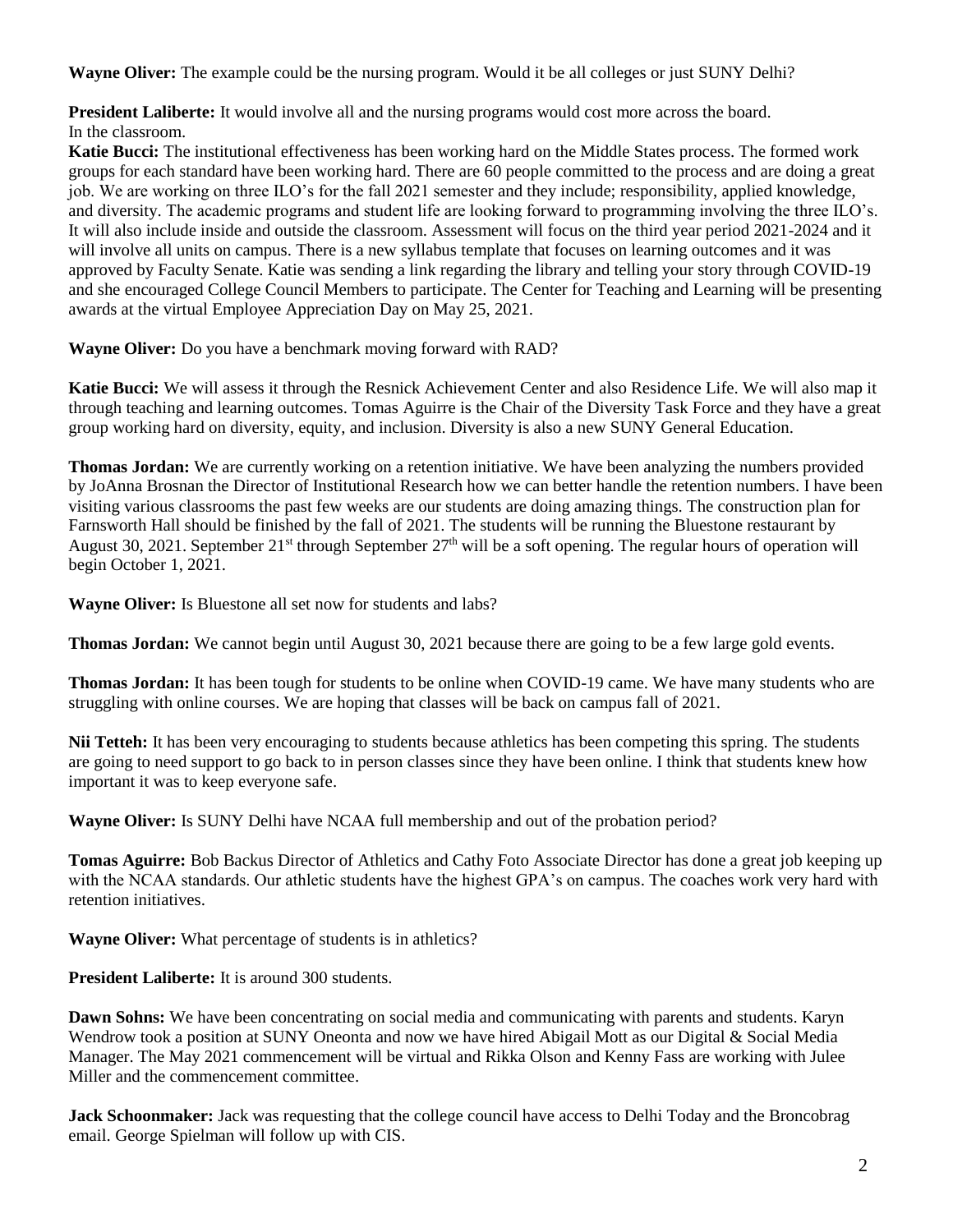John Padovani: We had a successful spring 2021 semester. CADI had a rough year due to COVID-19 pandemic. We had many students involved in community service. The office of residence life offered 180 programs virtually. When there are changes to the code of conduct it must be approved by the college council members.

**John Padovani:** We had a successful spring 2021 semester. CADI had a rough year due to COVID-19 pandemic. We had many students involved in community service. The office of residence life offered 180 programs virtually. Wh **Rob Piurowski:** The enrollment post the May 1, 2021 deadline was up 10%. We have extended the deposits for new students to June 1, 2021.There is enrollment struggles in Business, Hospitality, Applied Technologies, and Liberal Arts & Sciences. The programs that are strong are welding, electrical, HVAC, and Nursing.

**Wayne Oliver:** What is the enrollment trend?

**Rob Piurowski:** We are trying to focus on students in our surrounding area. However the graduating classes in Delaware County are small in size. We are also competing with community colleges.

**Wayne Oliver:** I am sure COVID-19 has a lot to do with enrollment numbers.

**Rob Piurowski:** We are also looking at programs to see if we can incorporate academic minors.

**Wayne Oliver:** What about the New York City boroughs?

**Rob Piurowski:** We are now competing with Nassau, Suffolk, and Westchester.

 **President Laliberte:** Students today don't know what they want to do and costs come into play after filing their FAFSA. We can appreciate too that online courses are not for everyone.

**Michael Sullivan:** The College Foundation always provides portraits for students. We will do that gain and give them opportunity to dress in their cap and gown. We are also working on fall 2021 alumni events. We are thinking at this point in time they will be virtual. We had a webinar in the school of nursing with Dean Susan Deane and past students. We have also moved our phonathon to a student virtual program. We have a contract with the new vendor for two years. I had a phone conversation with Ray Pucci regarding the hotel plan for Delhi. The placement of the hotel will be next to MacDonald's where the softball field currently is located. We will be working with the Southern Tier Economic Development. The O'Connor Foundation also provides us with \$30,000 in scholarships during the 2021- 2022 semester.

**Lisa Tessier:** The virtual UFS Plenary was held April 22-24 2021. There were five resolutions; Implementation of 360 Reviews for SUNY Management/Confidential Employees, Holistic Student Space, On Academic Planning for Responding to Future Crisis, Recognition of COVID-19 Pandemic Response and the Need for Continued Support, and TIAA Divestment. Lisa gave the College Council members a brief overview of each resolution.

 about a vote of no confidence and to discuss the Campus Effectiveness Taskforce, which was developed as a result of **Elizabeth Frisbee:** The campus went through a consultation process in the fall of 2020. The challenge is that the president and the college leadership team lack communication with the campus community. There was talk on campus the consultation process in fall 2020.

 Chair with Elizabeth Frisbee a campus effectiveness task force to improve on the recommendations and also to learn **Katie Bucci:** The College Leadership team is willing to work on the recommendations in the report. I am going to Comore about shared governance. We cannot continue in the past and we should all be willing to move forward.

 **Nii Tetteh:** We have been working on the budget for next year but we will have to wait until September 2021 to approve. It is a work in progress.

**Jeanne Ellsworth:** I am concerned about the vote of no confidence.

 will take a team effort but it certainly can be accomplished. Katie Bucci: Elizabeth Frisbee and I feel that we can move forward and positively work on the recommendations. It